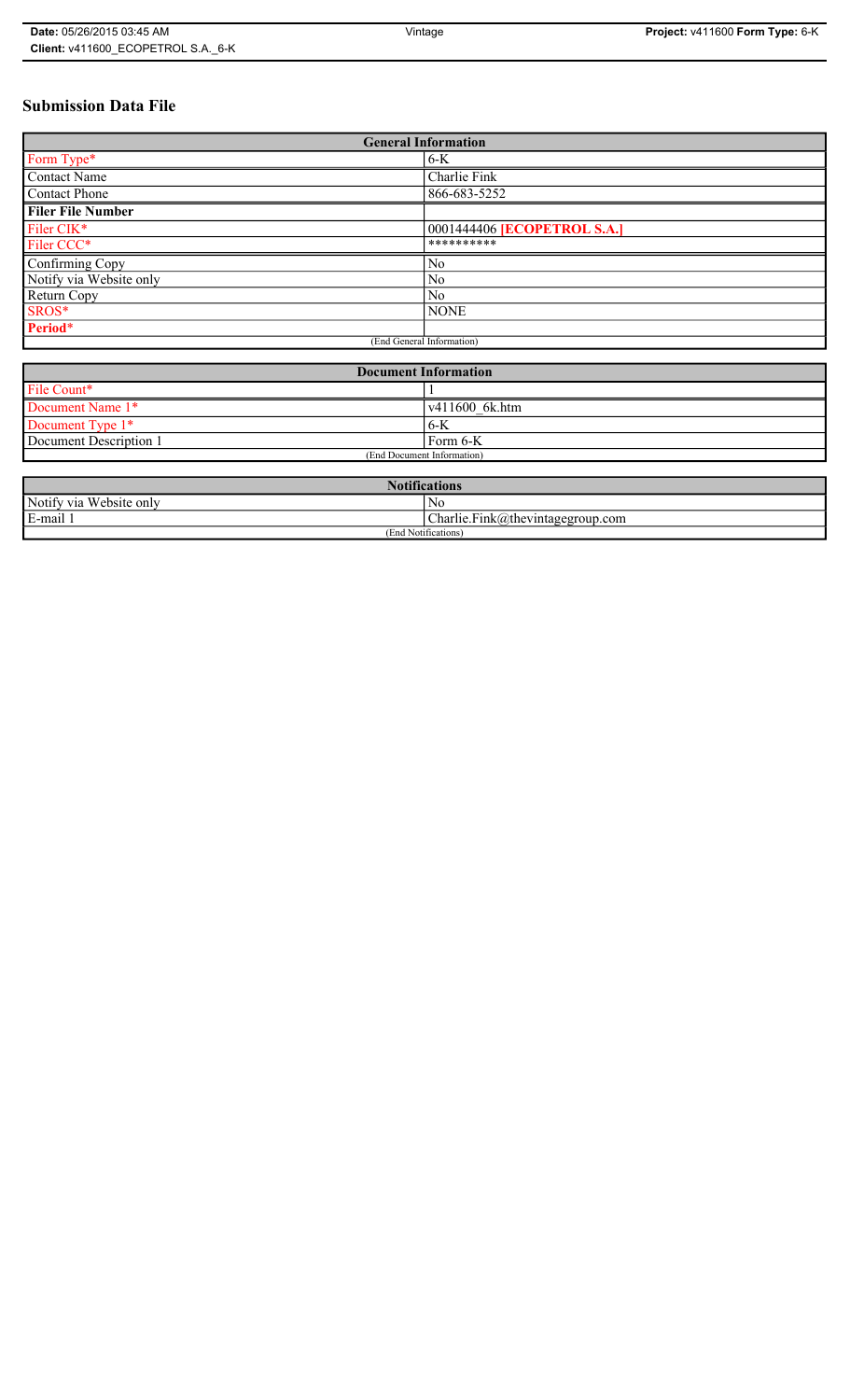#### **UNITED STATES SECURITIES AND EXCHANGE COMMISSION Washington, D.C. 20549**

#### **FORM 6-K**

## **REPORT OF FOREIGN PRIVATE ISSUER PURSUANT TO RULE 13a-16 OR 15d-16 UNDER THE SECURITIES EXCHANGE ACT OF 1934**

For the month of May, 2015 Commission File Number 001-34175

ECOPETROL S.A.

(Exact name of registrant as specified in its charter)

N.A.

(Translation of registrant's name into English)

COLOMBIA

(Jurisdiction of incorporation or organization)

Carrera 13 No. 36 – 24

 (Address of principal executive offices) BOGOTA – COLOMBIA

Indicate by check mark whether the registrant files or will file annual reports under cover of Form 20-F or Form 40-F.

Form 20-F  $\boxtimes$  Form 40-F  $\Box$ 

Indicate by check mark if the registrant is submitting the Form 6-K in paper as permitted by Regulation S-T Rule 101(b)(1)

 $Yes \Box No \boxtimes$ 

Indicate by check mark if the registrant is submitting the Form 6-K in paper as permitted by Regulation S-T Rule 101(b)(7)

 $\mathbf{Y}\mathbf{es} \ \Box \ \mathbf{No} \ \overline{\mathbf{\mathbf{\Xi}}}$ 

Indicate by check mark whether the registrant by furnishing the information contained in this form is also thereby furnishing the information to the Commission pursuant to Rule 12g3-2(b) under the Securities Exchange Act of 1934.

## $Yes \Box No \boxtimes$

If "Yes" is marked, indicate below the file number assigned to the registrant in connection with Rule 12g3-2(b): 82-  $N/A$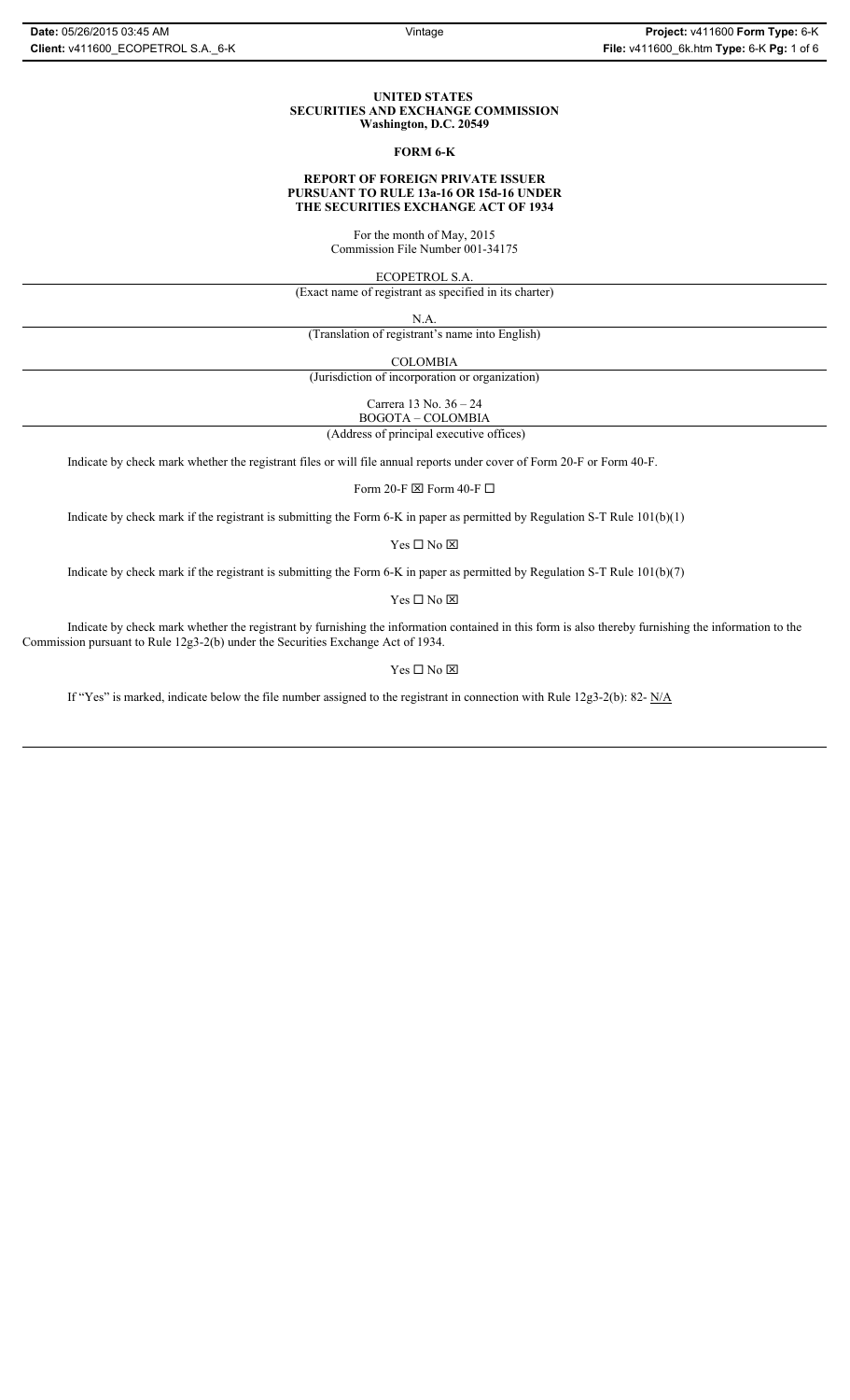**Ecopetrol reinvents itself to compete in the world based on value generation and sustainability**

#### **Efficient barrels are main focus of Ecopetrol's new strategy**

- x **Harmonious development of our business segments: profitable growth in Exploration and Production; maximization of efficiencies in Transportation and Refining**
- x **Exploration: new exploratory doctrine, focused on high potential basins such as offshore Colombia and the Gulf of Mexico, contributing to a continuous and sufficient reserves growth**
- x **Production: prioritizing efficient barrels, without volumetric targets, and generating value based on an increase of our recovery factor, our unique knowledge of the Colombian environment and a highly developed resource base**
- x **Efficiency and sustainability in transportation and refining: aggressive transformation program within the company to increase our efficiency and reduce our costs. Production of clean fuel for Colombia in an environmentally sound manner**
- x **Financial discipline: profitable investments; moderate debt consistent with our current credit rating; divestment of non-strategic assets; procurement optimization; and timely payments to our suppliers**
- Labor welfare and social peace: achievement of an environment that promotes personal and professional growth and, in harmony with labor **unions and contributing to the development of local communities and other interested groups where we operate**
- x **Infrastructure, physical and personal safety: fulfillment of international HSE standards and protection of our staff and infrastructure from aggressions and intimidation**
- x **Cultural transformation: based on our principles of integrity, collaboration and creativity, and ensuring the observance of our Code of Ethics by all of our employees**

Ecopetrol S.A. (BVC: ECOPETROL; NYSE: EC; TSX: ECP) announces that its Board of Directors approved a new corporate strategy aimed at guaranteeing the company's long-term sustainability, in which value generation based on efficient barrels and shareholder return become a priority.

Within a complex international price environment, the new strategy defines that Ecopetrol will be focused on oil and gas exploration and production, while seeking operational excellence in transportation, refining and petrochemical areas. The strategy also pursues the achievement of structural efficiencies, to allow the Group to increase its competitive levels in order to reach the best international standards.

In exploration, the Ecopetrol Group will build a portfolio that is robust and diversified, focused on high potential basins in Colombia and abroad, which is designed to increase significantly the Group's contingent resources and reserves. In addition, the exploratory team based in Houston and Bogota will be strengthened by the addition of world-class human talent with proven track record.

In production, Ecopetrol will be focused on efficient barrels production, in major profitable fields, while carrying out a comprehensive program to increase the recovery factor. It will seek to increase average annual production between 1% and 2%, reaching a total of approximately 870 thousand barrels of oil equivalent per day by 2020, with an EBITDA target of more than US\$30 per barrel in a price scenario for Brent crude of between US\$70 and US\$80 per barrel.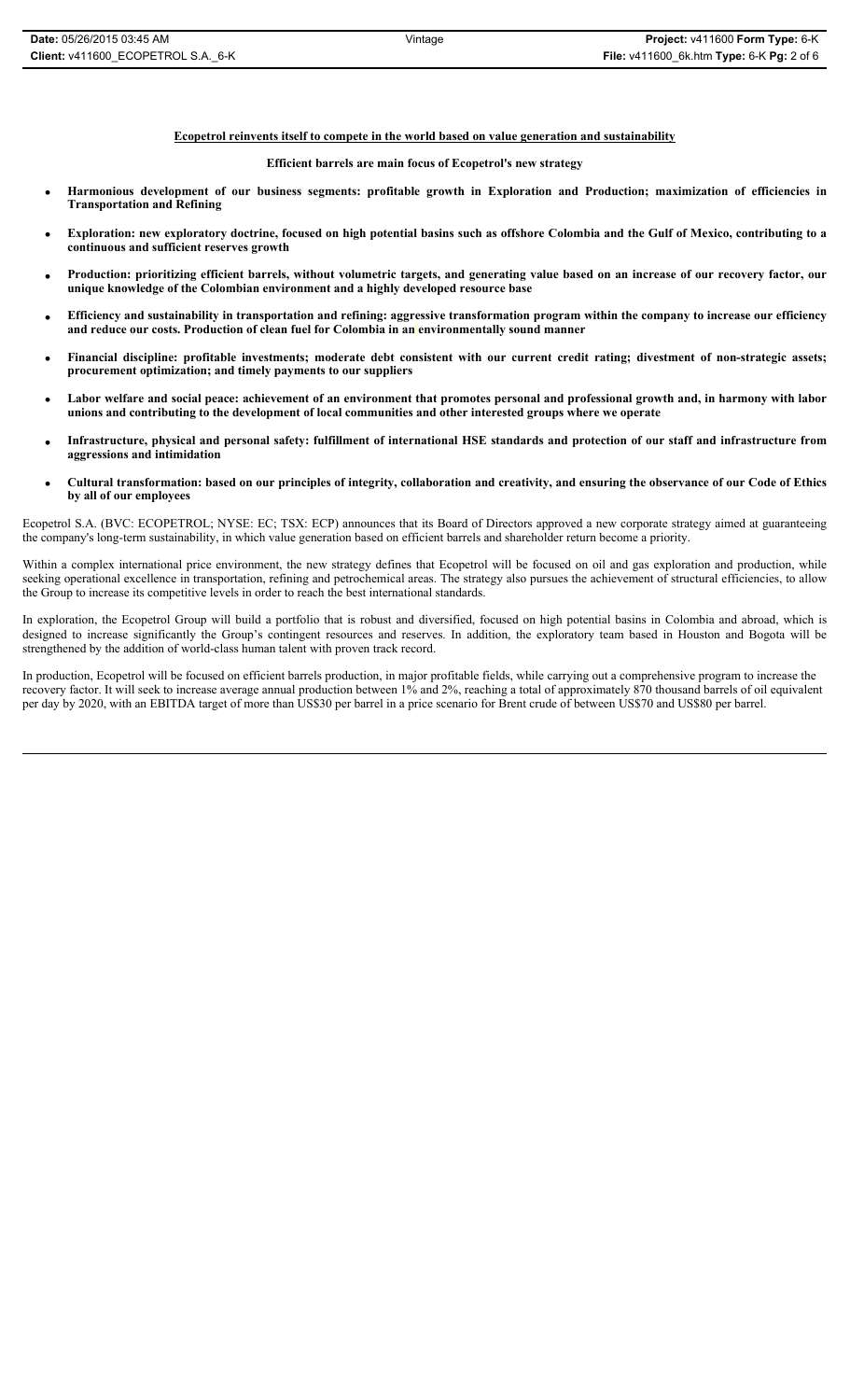As for the company's reserves, the objective is to increase proved reserves by 1,700 million barrels of oil equivalent by 2020.

In the transportation segment, the company will dedicate its efforts to increase efficiency in order to achieve international operating standards. The plan includes Cenit´s consolidation, the affiliate that will ensure the transportation of national crude, with a special focus on heavy crudes, as well as transportation of refined products for the Colombian market.

In refining and petrochemical, the strategy contemplates the start-up of the new Cartagena refinery during the last quarter of 2015, execution of an ambitious efficiency plan that will improve the competitiveness of existing assets and the promotion of the necessary regulatory conditions to ensure the business's profitability within a framework of financial self-sustainability.

Ecopetrol will focus on profitable investments, at an average estimated level of US\$6,000 million per year through 2020, oriented toward high value projects that contribute to the execution of the new strategy.

The company will prioritize the protection of available cash for its operations, maintaining its access to local and international capital markets in competitive conditions. The preservation of business and finance metrics that credit rating agencies consider will be a priority to maintain our current credit rating.

The company will continue its program to divest non-strategic assets, as announced with regard its stake in EEB and ISA, among others, as well as non-strategic exploration and production assets.

The strategy is based on producing efficient, clean and profitable barrels, which generate returns for our shareholders, interested groups and Colombians. The perspective toward 2020 will be to attempt to double the 2014 return on capital employed.

To support its strategy, in the beginning of 2015, Ecopetrol initiated a transformation plan that provides structural efficiencies to obtain annual savings close to US\$1,000 million in the period 2015-2020. This plan contemplates fundamental changes within the company, including its business, project management and technology segments as well as relationship with local communities and active portfolio management.

The plan also provides a cultural transformation that encourages and promotes the attainment of results and is based on the principles of integrity, collaboration and creativity.

Ecopetrol will prioritize innovation and knowledge generation. In the new strategy, technology and information systems will be focused on leveraging key business projects, especially in exploration and production.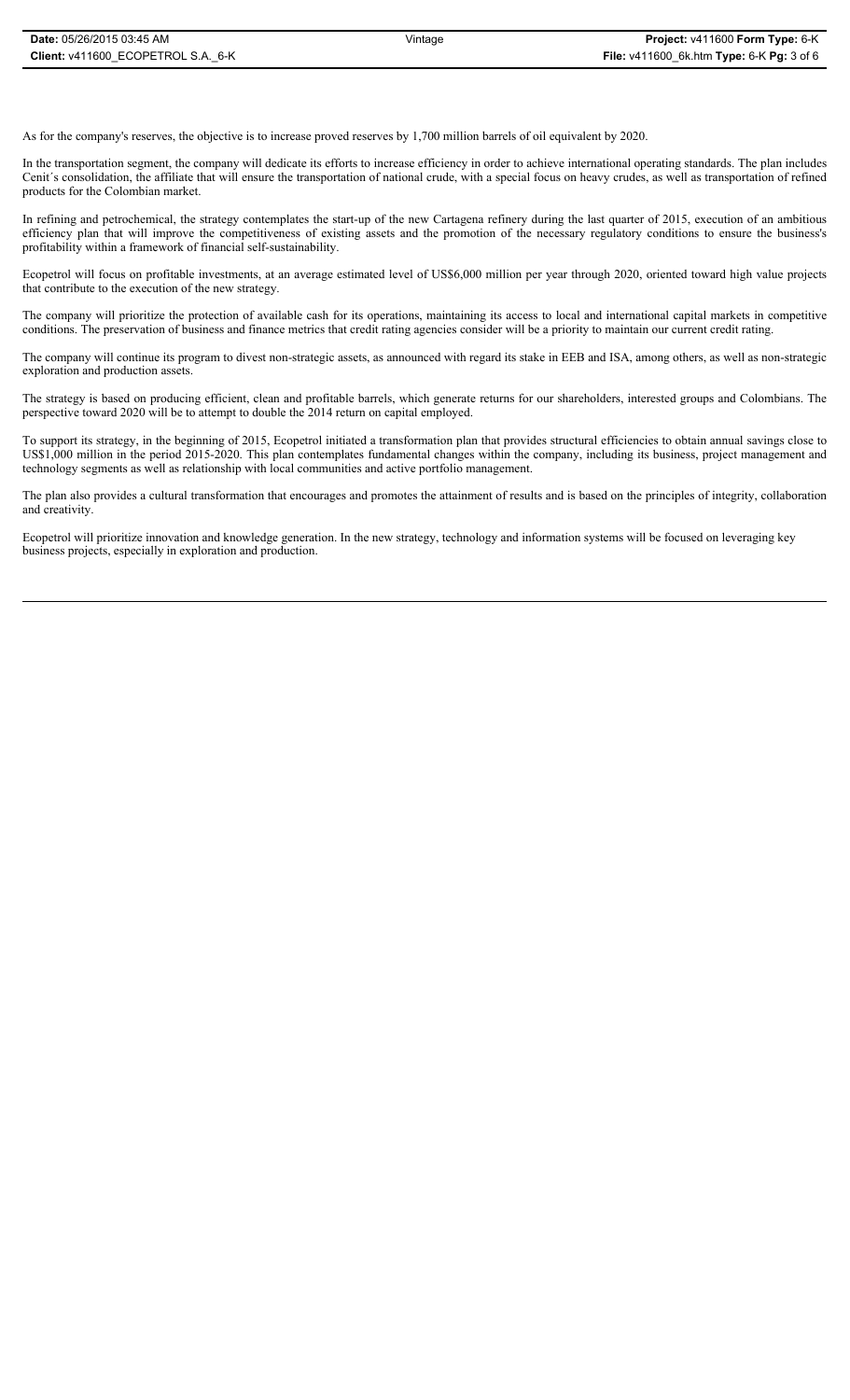The Ecopetrol Group is committed to production with zero accidents and environmental incidents, with a solid regional presence, prompt decision-making, with satisfied and committed employees, and a harmonious, mutually beneficial relationship with local communities.

Ecopetrol's new strategy and the transformation plan that supports it, have as their goal the company's reinvention in order to successfully compete in a challenging international environment.

Ecopetrol will host a conference call and webcast on May 26th, 2015 in order to present the new strategy.

## **Conference Calls Details**

**English** 2:00 p.m. Bogota 3:00 p.m. New York / Toronto US Dial In #: 844 452 6829 International Dial In #: 760 666 3613 Local Colombia Dial In #: 01800 913 0176 Passcode: 50234052

**Spanish** 3:30 p.m. Bogota 4:30 p.m. New York / Toronto US Dial In #: 844 452 6829 International Dial In #: 760 666 3613 Local Colombia Dial In #: 01800 913 0176 Passcode: 50229634

The presentation will be available on Ecopetrol's website on May 26, 2015 before markets open.

The webcast will be available on Ecopetrol's website (www.ecopetrol.com.co) and at the following links:

http://edge.media-server.com/m/p/n58mjjj8 (English) http://edge.media-server.com/m/p/mfbyaerg (Spanish)

Please test the proper operation of the webcast in your browser ahead of time. We recommend using the latest versions of Internet Explorer, Google Chrome or Mozilla Firefox.

**Bogota - Colombia, May 26, 2015**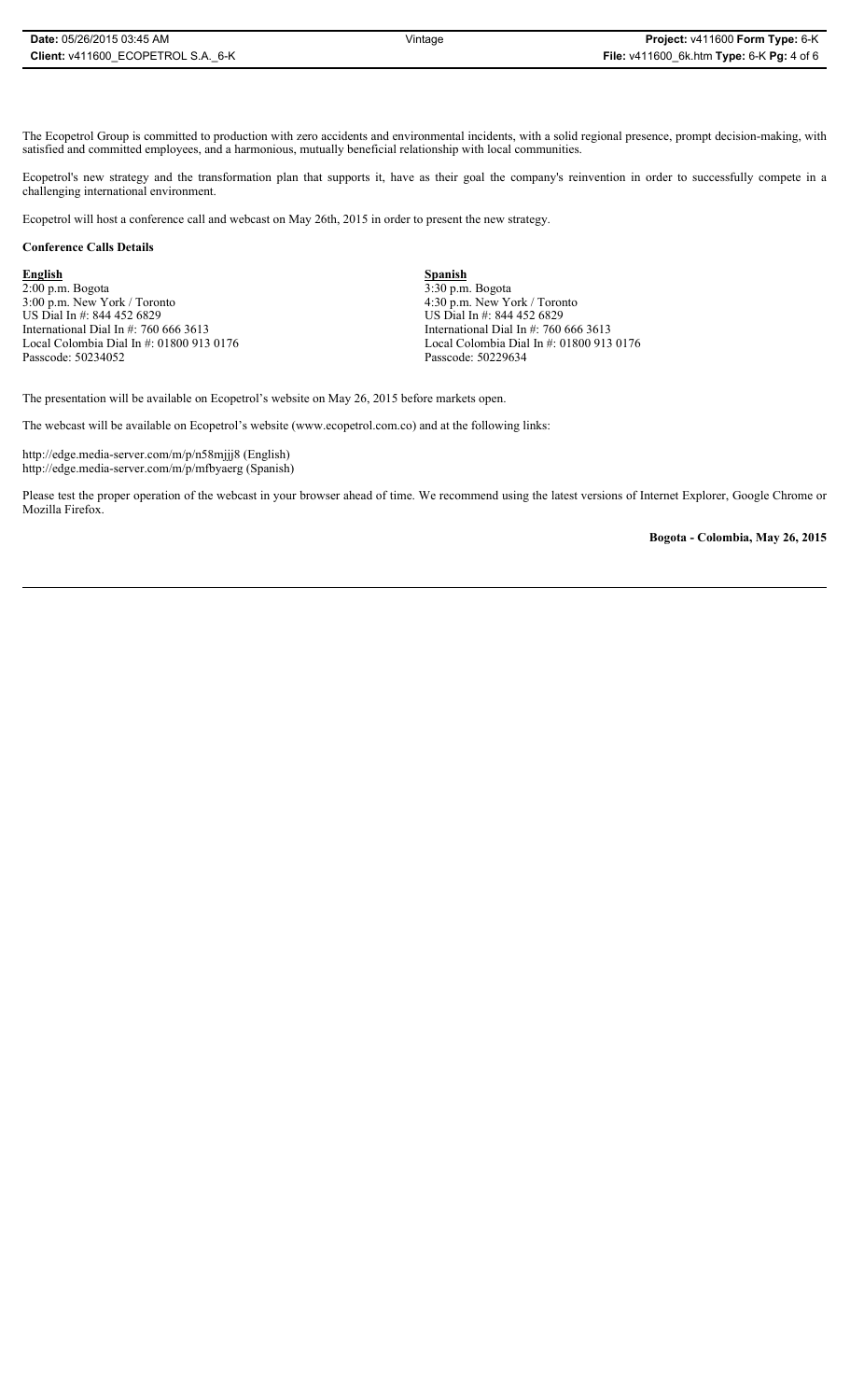*Ecopetrol is the largest company in Colombia and is an integrated oil and gas company; it is among the top 40 oil companies in the world and among the top four oil companies in Latin America. Besides Colombia – where it generates over 60% of the national production – it has exploration and production activities in Brazil, Peru, the US (Gulf of Mexico) and Angola. Ecopetrol owns the largest refinery in Colombia, most of the pipeline and multi-product pipeline network in the country, and is significantly increasing its participation in bio-fuels.* 

*This release contains statements that may be considered forward looking statements within the meaning of Section 27A of the U.S. Securities Act of 1933 and Section 21E of the U.S. Securities Exchange Act of 1934. All forward-looking statements, whether made in this release or in future filings or press releases or orally, address matters that involve risks and uncertainties, including in respect of the Company's prospects for growth and its ongoing access to capital to fund the Company's business plan, among others. Consequently, changes in the following factors, among others, could cause actual results to differ materially from those included in the forward-looking statements: market prices of oil and gas, our exploration and production activities, market conditions, applicable regulations, the exchange rate, Ecopetrol's competitiveness and the performance of Colombia's economy and industry, to mention a few. We do not intend, and do not assume any obligation to update these forward-looking statements.*

## *Contacts:*

**Head of Corporate Finance and Investor Relations (a)** María Catalina Escobar Hoyos Phone: (+571) 234 5190 E-mail: investors@ecopetrol.com.co

**Media Relations (Colombia)**  Jorge Mauricio Tellez Phone: + 571-234-4329 Fax: +571-234-4480 E-mail: mauricio.tellez@ecopetrol.com.co